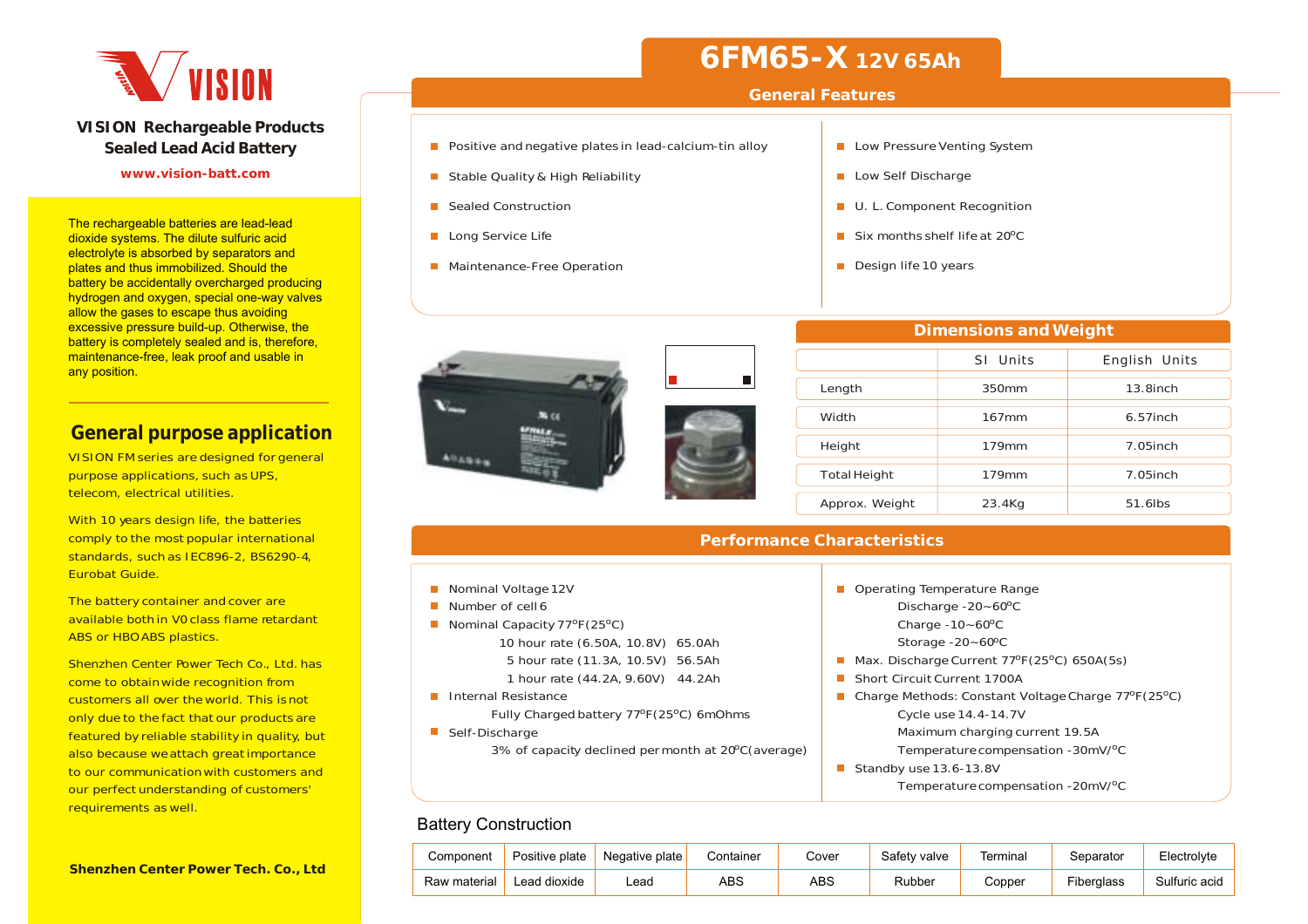

## **Discharge Data**

|                                    | Constant Current Discharge Data (Amperes at 25°C) |     |     |      |      |      |      |      |                                                                                                   |      |      |                |      |      |                  |      |      |      |      |      |      |      |                 |      |      |
|------------------------------------|---------------------------------------------------|-----|-----|------|------|------|------|------|---------------------------------------------------------------------------------------------------|------|------|----------------|------|------|------------------|------|------|------|------|------|------|------|-----------------|------|------|
| <b>End Voltage</b><br>Per cell / V |                                                   |     |     |      |      |      |      |      | 55 Smin   10 min   15 min   20 min   25 min   30 min   35 min   40 min   45 min   50 min   55 min |      |      | 1 <sup>h</sup> | 1.5h | 2h   | 2.5 <sub>h</sub> | 3h   | 4h   | 5h   | 6h   | 7h   | 8h   | 9h   | 10 <sub>h</sub> | 12h  | 24h  |
| 1.60                               | 215                                               | 160 | 125 | 97.8 | 81.4 | 70.5 | 63.0 | 57.4 | 53.0                                                                                              | 49.5 | 46.6 | 44.2           | 30.9 | 24.3 | 20.3             | 17.7 | 14.2 | 12.1 | 10.4 | 9.19 | 8.28 | 7.58 | 7.01            | 5.90 | 3.20 |
| 1.65                               | 203                                               | 151 | 116 | 92.2 | 77.7 | 68.0 | 61.5 | 56.6 | 52.8                                                                                              | 48.5 | 44.9 | 41.9           | 29.5 | 23.3 | 19.6             | 17.1 | 13.7 | 11.7 | 10.1 | 8.96 | 8.10 | 7.43 | 6.90            | 5.81 | 3.12 |
| 1.70                               | 191                                               | 143 | 114 | 90.2 | 75.8 | 66.3 | 59.4 | 54.2 | 50.1                                                                                              | 46.7 | 43.8 | 41.5           | 29.2 | 23.1 | 19.4             | 16.9 | 13.5 | 11.5 | 9.92 | 8.79 | 7.95 | 7.29 | 6.76            | 5.75 | 3.06 |
| 1.75                               | 178                                               | 132 | 108 | 87.1 | 74.6 | 66.2 | 59.2 | 53.9 | 49.8                                                                                              | 46.2 | 43.3 | 40.9           | 28.8 | 22.8 | 19.2             | 16.7 | 13.3 | 11.3 | 9.74 | 8.62 | 7.78 | 7.13 | 6.61            | 5.62 | 2.97 |
| 1.80                               | 165                                               | 120 | 100 | 80.9 | 69.4 | 61.8 | 55.6 | 50.9 | 47.3                                                                                              | 43.7 | 40.7 | 38.3           | 27.3 | 21.8 | 18.5             | 16.3 | 13.0 | 11.1 | 9.57 | 8.47 | 7.65 | 7.01 | 6.50            | 5.53 | 2.86 |
|                                    |                                                   |     |     |      |      |      |      |      |                                                                                                   |      |      |                |      |      |                  |      |      |      |      |      |      |      |                 |      |      |

| Constant Power Discharge Data (Watts per cell at 25°C) |     |     |     |     |     |     |     |      |                                                                                                   |      |      |      |                  |                |                  |      |      |      |      |      |      |      |                 |                 |      |
|--------------------------------------------------------|-----|-----|-----|-----|-----|-----|-----|------|---------------------------------------------------------------------------------------------------|------|------|------|------------------|----------------|------------------|------|------|------|------|------|------|------|-----------------|-----------------|------|
| <b>End Voltage</b><br>Per cell / V                     |     |     |     |     |     |     |     |      | 55 Smin   10 min   15 min   20 min   25 min   30 min   35 min   40 min   45 min   50 min   55 min |      |      | 1h   | 1.5 <sub>h</sub> | 2 <sub>h</sub> | 2.5 <sub>h</sub> | 3h   | 4h   | 5h   | 6h   | 7h   | 8h   | 9h   | 10 <sub>h</sub> | 12 <sub>h</sub> | 24h  |
| 1.60                                                   | 381 | 282 | 222 | 177 | 150 | 132 | 117 | 106  | 98.0                                                                                              | 91.1 | 85.5 | 80.8 | 57.7             | 46.1           | 39.1             | 34.5 | 27.2 | 22.8 | 19.6 | 17.3 | 15.5 | 14.2 | 13.1            |                 | 5.98 |
| 1.65                                                   | 359 | 267 | 206 | 166 | 143 | 127 | 114 | 104  | 96.5                                                                                              | 89.5 | 83.8 | 79.0 | 56.4             | 45.1           | 38.3             | 33.8 | 26.8 | 22.6 | 19.4 | 17.1 | 15.3 | 14.0 | 12.9            | 11.0            | 5.90 |
| 1.70                                                   | 337 | 252 | 197 | 158 | 134 | 118 | 108 | 100  | 94.5                                                                                              | 87.6 | 81.9 | 77.2 | 55.5             | 44.6           | 38.1             | 33.7 | 26.6 | 22.4 | 19.2 | 16.9 | 15.2 | 13.9 | 12.8            | 10.9            | 5.88 |
| 1.75                                                   | 315 | 237 | 193 | 155 | 131 | 116 | 106 | 98.3 | 92.4                                                                                              | 85.6 | 80.0 | 75.4 | 53.9             | 43.2           | 36.7             | 32.4 | 25.9 | 22.0 | 18.9 | 16.7 | 15.0 | 13.7 | 12.7            | 10.8            | 5.84 |
| 1.80                                                   | 294 | 220 | 183 | 149 | 128 | 114 | 104 | 96.9 | 91.2                                                                                              | 84.7 | 79.4 | 75.0 | 53.4             | 42.5           | 36.0             | 31.7 | 25.5 | 21.7 | 18.7 | 16.5 | 14.9 | 13.6 | 12.6            | 10.7            | 5.78 |

(Note)The above characteristics data are average values obtained within three charge/discharge cycles not the mimimum values.







Center Power Industrial Park, Tongfu Industrial District Dapeng Town, 518120 Shenzhen, China Tel: 86 755 8431 8088 Fax: 86 755 8431 8038 E-mail: sales@vision-batt.comWebsite: http://www.vision-batt.com